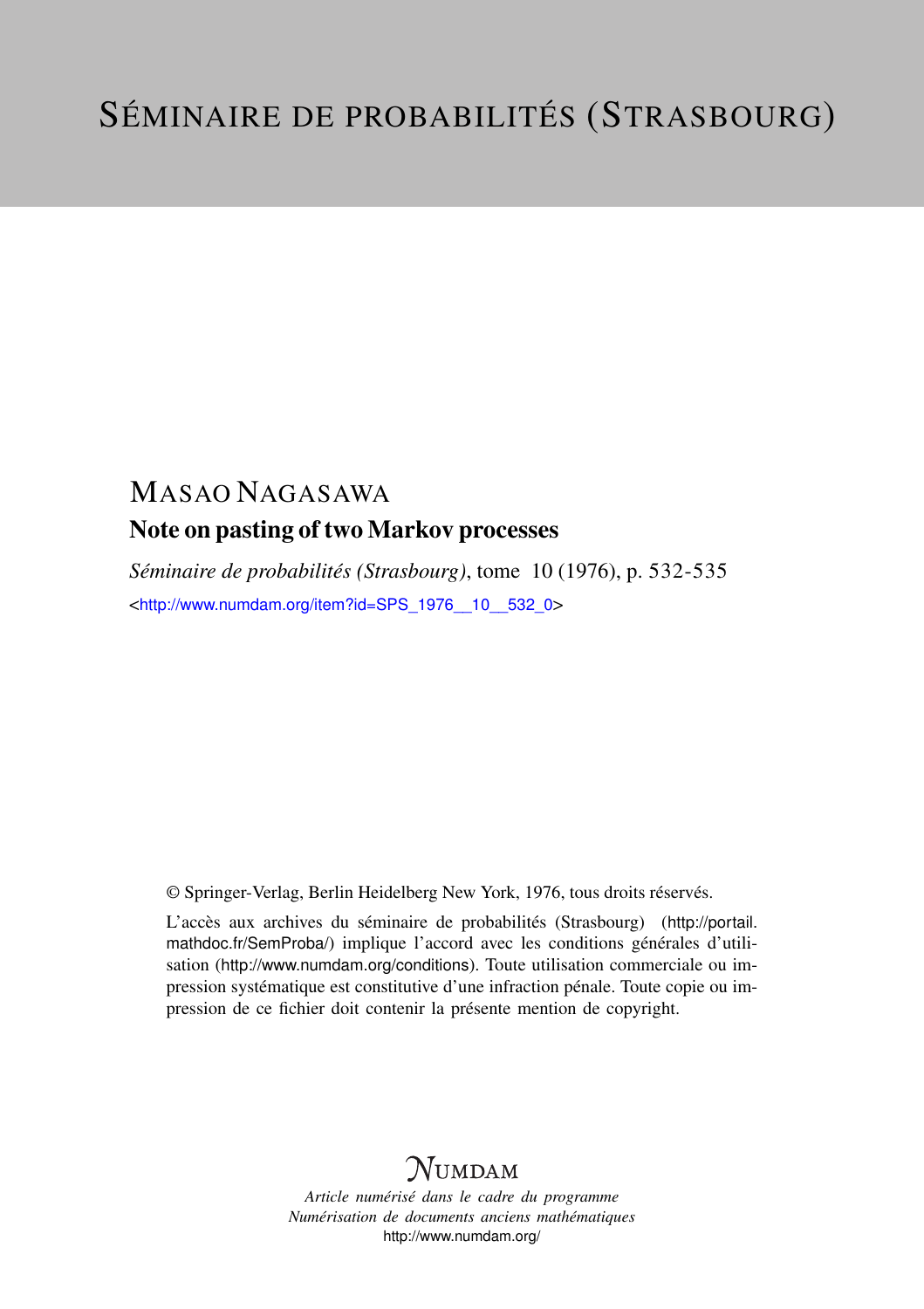## NOTE ON PASTING OF TWO MARKOV PROCESSES By Masao NAGASAWA

The author remarked(e.g. in his lectures at UCSD in 1967/68 and at Erlangen in 1973/74) that Courrege-Priouret's theorem [1] of pasting two continuous strong Markov processes is a simple corollary of the theorem of piecing out(or revival) of a Markov process which was given by the author(cf.[3]). Since this remark was published nowhere, it would be of use to explain the procedure, though Meyer gave similar one recently in [4], which contains other interesting applications.

Let U and V be open subsets of a Polish space and adjoin  $\partial$  as an extra point to U and V as usual. Suppose we have continuous strong Markov processes  $(W^U, \underline{B}^U_t, x^U_t, P^U_x)$  on U and  $(W^V, \underline{B}^V_t, x^V_t, P^V_x)$  on V which are killed at each boundary. Suppose  $U\cap V \neq \emptyset$  and moreover

(1)  $x_+^U$  and  $x_+^V$  coincide on  $U \cap V$  (the consistency condition),

that is, if we kill the two processes at the first leaving time T from  $U \cap V$ , we get the same Markov process on  $U \cap V$ . The problem is to construct a continuous strong Markov process  $x_t$  on ULJV pasting the two processes, in other wards, to obtain a process  $x_t$  which moves on in U and on  $\mathsf{x}_\mathsf{t}^{\mathsf{y}}$  in V. This pasting technique is an important tool, for example, when we construct diffusions on a Riemanian Manifold.

(i) Let  $U \oplus V$  be the direct sum of U and V. When  $x \in U \cap V$ , denote  $x^U$  the corresponding point in U and  $x^V$  in V as a point in U  $\oplus$  V (as is clear from Figure 1). The natural identification mapping p from  $U \oplus V$ onto ULJV is defined by

$$
p(x^U) = p(x^V) = x,
$$

and we call it the pasting operator (not projection!).

Fig.1.

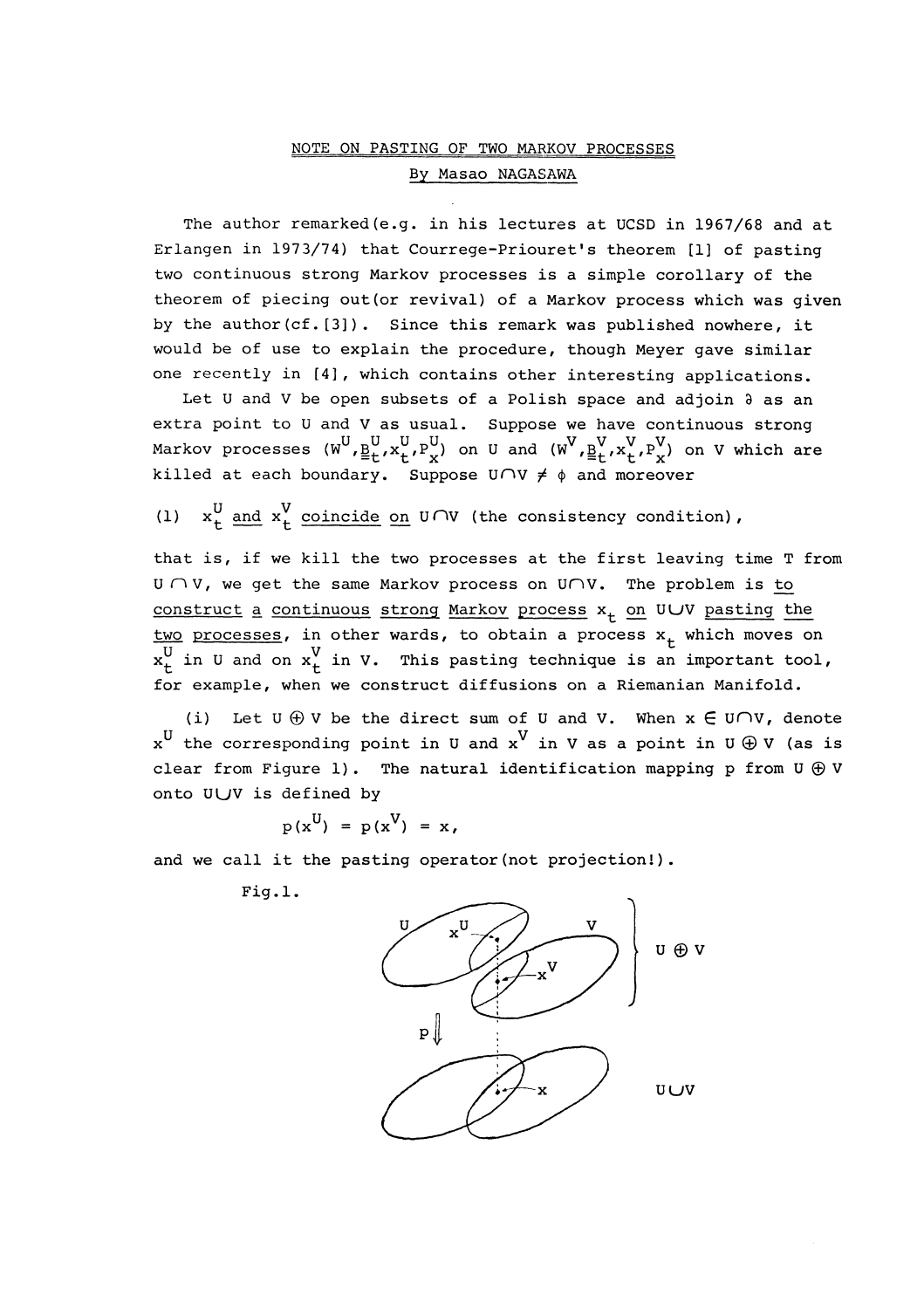First we construct a process on  $U \oplus V$  (treating U and V as separated sheets) and get the one on UUV (pasting U and V). Let us define a continuous strong Markov process  $(W^o, \underline{B}_t^o, x_t^o, P_x^o)$  on  $U \oplus V$ , putting

$$
w^{\circ} = w^{U} \oplus w^{V}, \qquad \underline{B}_{t}^{\circ} = \underline{B}_{t}^{U} \oplus \underline{B}_{t}^{V},
$$
  
\n
$$
P_{x}^{\circ} = \begin{cases} P_{x}^{U}, & x \in U, & x_{t}^{\circ} = \begin{cases} x_{t}^{U}, & \text{on } W^{U}, \\ P_{x}^{V}, & x \in V, \end{cases} \\ P_{x}^{V}, & x \in V, & \begin{cases} x_{t}^{V}, & \text{on } W^{V}. \end{cases} \end{cases}
$$

Next, let us define a kernel on  $(U \oplus V) \cup \{\lambda\}$  by

$$
n(x, \cdot) = \begin{cases} \varepsilon_x y & \text{if } x = x^U \in (3U) \cap V, \\ \varepsilon_x y & \text{if } x = x^V \in (3V) \cap U, \\ \varepsilon_3 & \text{if otherwise,} \end{cases}
$$

where  $\varepsilon$ <sub>a</sub> denote the point mass at a, and put

(2) 
$$
N(w^{\circ}, \cdot) = \begin{cases} n(x_{\zeta}^{U}(w^{U}), \cdot) & \text{if } w^{\circ} = w^{U} \in W^{U}, \\ n(x_{\zeta}^{V}(w^{V}), \cdot) & \text{if } w^{\circ} = w^{V} \in W^{V}. \end{cases}
$$

Then N is a "revival kernel" (it was called "instantaneous distribution" in [3]). Now apply the piecing out (or revival) theorem to  $x_t^o$  and N, obtaining a right continuous strong Markov process  $(\bar{W}, F_t, X_t, \bar{P}_x)$  on  $U \oplus V$  (cf.figure 2). To obtain a continuous strong Markov process on ULJV, that we are looking for, what we need to do is to apply the pasting operator p:



Since the pasting operator is a transformation of the state space(cf. [2], p.325), to be well-defined it is enough to prove

(4) 
$$
\bar{E}_{xU}[f \circ p(X_t)] = \bar{E}_{xV}[f \circ p(X_t)], \quad x \in U \cap V,
$$

for f on  $UUV$ . The right hand side of (4) is equal to

(5) 
$$
\bar{\mathbb{E}}_{\mathbf{x}^U}[\mathbf{f} \circ p(\mathbf{x}_t); t < \mathbf{T}] + \bar{\mathbb{E}}_{\mathbf{x}^U}[\bar{\mathbb{E}}_{\mathbf{X}_T}[\mathbf{f} \circ p(\mathbf{x}_{t-s})]|_{s=\mathbf{T}}; t \geq \mathbf{T}],
$$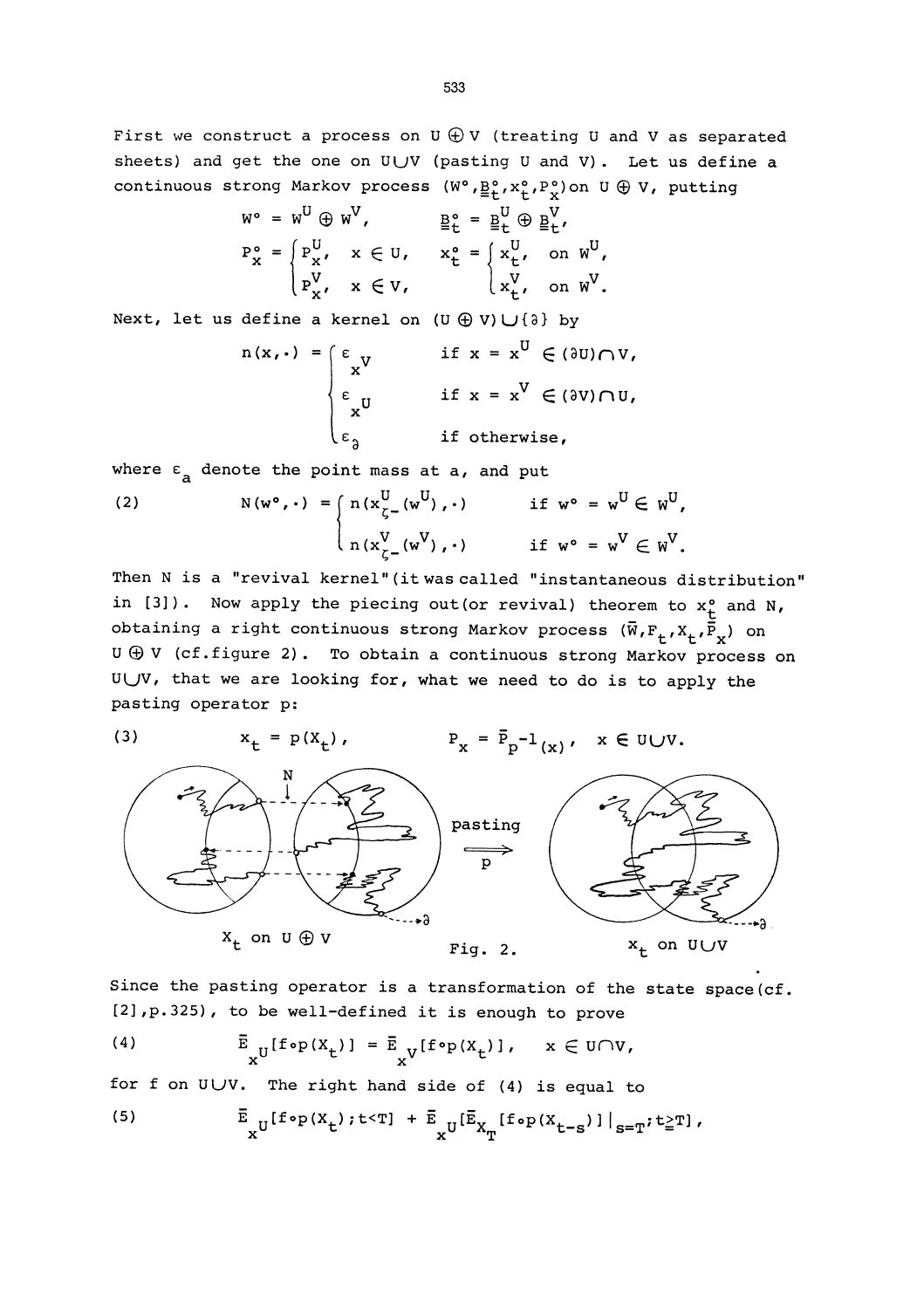$$
E_x^U[f(x_t^U);t<\mathtt{T}],
$$

which is equal to

$$
E_{x}^{V}[f(x_{t}^{V});t
$$

by the consistency condition (1), therefore is equal to

$$
^{\overline{\texttt{E}}}_{\mathbf{x}^{\texttt{V}}}{}^{[\texttt{f} \circ \texttt{p}(\texttt{X}_\texttt{t}); \texttt{t} \leq \texttt{T}] \, .
$$

The second term of (5) is equal to

$$
\sum_{x}^{\bar{E}} v^{\left[\bar{E}_{X_T}\left\{f \circ p\left(X_{t-s}\right)\right\}\right]}_{s=T} ; t \geq T,
$$

because

(6)  $P_{II}[X_m \in \cdot] = P_{IJ}[X_m \in \cdot].$  $x^{\vee}$  x  $x^{\vee}$ Thus we have (4). It is clear that  $x_t = p(X_t)$  is continuous.

(ii) Now, let  $x_t^U$  and  $x_t^V$  be strong Markov process on U and V,resp. We don't assume any continuity of paths, but assume  $\frac{1}{3}$   $\frac{1}{3}$   $\frac{1}{2}$   $\in$   $\bar{0}$  and  $\overline{a}$   $x_{r-}^V \in \overline{v}$ , and the consistency condition (1). Let n(x,dy) be a probability kernel on  $\overline{(\mathbb{U} \oplus \mathbb{V})} \cup {\mathbb{U}}$  satisfying

\n
$$
\text{the support of } n(x^U, \cdot) \text{ is contained in } (V \setminus U) \cup \{a\},
$$
\n

\n\n $\text{the support of } n(x^V, \cdot) \text{ is contained in } (U \setminus V) \cup \{a\}.$ \n

Define a revival kernel  $N(w^{\circ}, \cdot)$  by (2) using this kernel  $n(x, dy)$ . To keep consistency for jumps of paths of the process which will be constructed, we assume the second consistency condition: When  $x \in U \cap V$ ,

(8) 
$$
P_{x}^{U}[n(x_{\zeta^{-}}^{U}, \cdot); T = \zeta] = P_{x}^{V}[x_{T}^{V} \in \cdot; T < \zeta],
$$

$$
P_{x}^{V}[n(x_{\zeta^{-}}^{V}, \cdot); T = \zeta] = P_{x}^{U}[x_{T}^{U} \in \cdot; T < \zeta].
$$

Let  $T_{U}$  and  $T_{V}$  be the first leaving times from U and V, resp., then  $x_t = p(X_t)$  is a strong Markov process on U $\cup$ V satisfying that  $x_t$ <u>killed at</u>  $T_U$  is equal to  $x_t^U$ ,  $x_t$  <u>killed at</u>  $T_V$  is equal to  $x_t^V$ , and (9)  $P_{Z}[x_{T_{U}} \in \cdot |x_{T_{U^{-}}} = x] = n(x, \cdot), \text{ if } x \in U,$  $P_{Z}[x_{T_{V}} \in \cdot | x_{T_{V^{-}}} = x] = n(x, \cdot), \text{ if } x \in V.$ 

If  $x_t^U$  and  $x_t^V$  are right continuous,  $x_t$  on UUV is also right continuous. The equality (4) is proved in the same way. The equality (6) in this